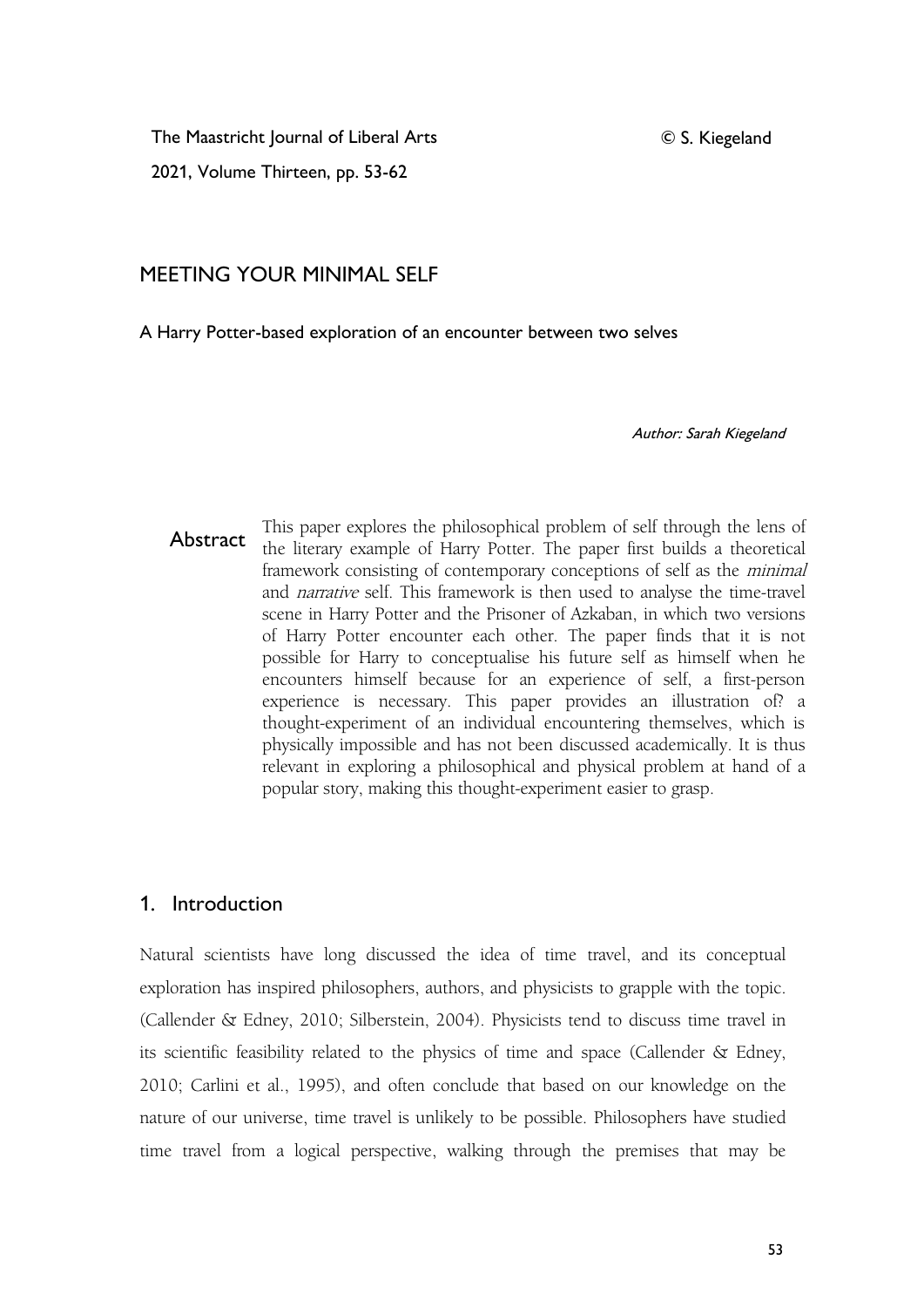necessary for time travel to be possible from a logical perspective and discussing the paradoxes that could occur, such as the grandfather paradox (Smith, 2018).

Although scientists have conceded that time travel is not possible, creatives and academics have long been exploring the concept in films, novels, or TV shows. A popular example is the British TV series Doctor Who, or the recent German series Dark. These works explore different types of time travel and deal with possible ramifications caused by it. JK Rowling (2019) also explores time-travel and points toward a possible subject of philosophical investigation related to it in her Harry Potter and the Prisoner of Azkaban. In this third book of the Harry Potter series, the existence of a magical artifact called a 'Time Turner' opens up the possibility for Harry and Hermione to travelinto the past (Rowling, 2019). During their adventure in the past, Hermione repeatedly urges Harry that "they cannot be seen" by their past selves. She explains that encountering one's other self could be problematic:

"Harry, what do you think you'd do if you saw yourself bursting into Hagrid's house?", said Hermione. "I'd..I'd think I'd gone mad", said Harry, "or I'd think there was some Dark Magic going on." - "Exactly, you wouldn't understand, you might even attack yourself! Don't you see? Professor McGonagall told me what awful things have happened when wizards have meddled with time… loads of them ended up killing their past or future selves by mistake" (Rowling, 2019, p. 424).

This paper aims to philosophically explore the idea of encountering one's other self during time-travel as put forward by Hermione in this quote. As Wittenberg (2013) has argued, time travel fiction can operate as a laboratory for thought experiments in the area of philosophy of time, and thus contribute to the growing body of philosophical works on time travel. I build upon this argument, and work with Rowling's time travel scene as a thought experiment to anchor my exploration.

To do so, I draw upon philosophical and psychological theories of self, such as Zahavi's (2005) concept of the minimal self, and Kyselo's (2016) addendum to his theory. Two notions of self become important to the analysis: The minimal self, which pertains to perspectival ownership of our experience as a minimal requirement of self-experience, and the social self, which posits that the relationality of the self within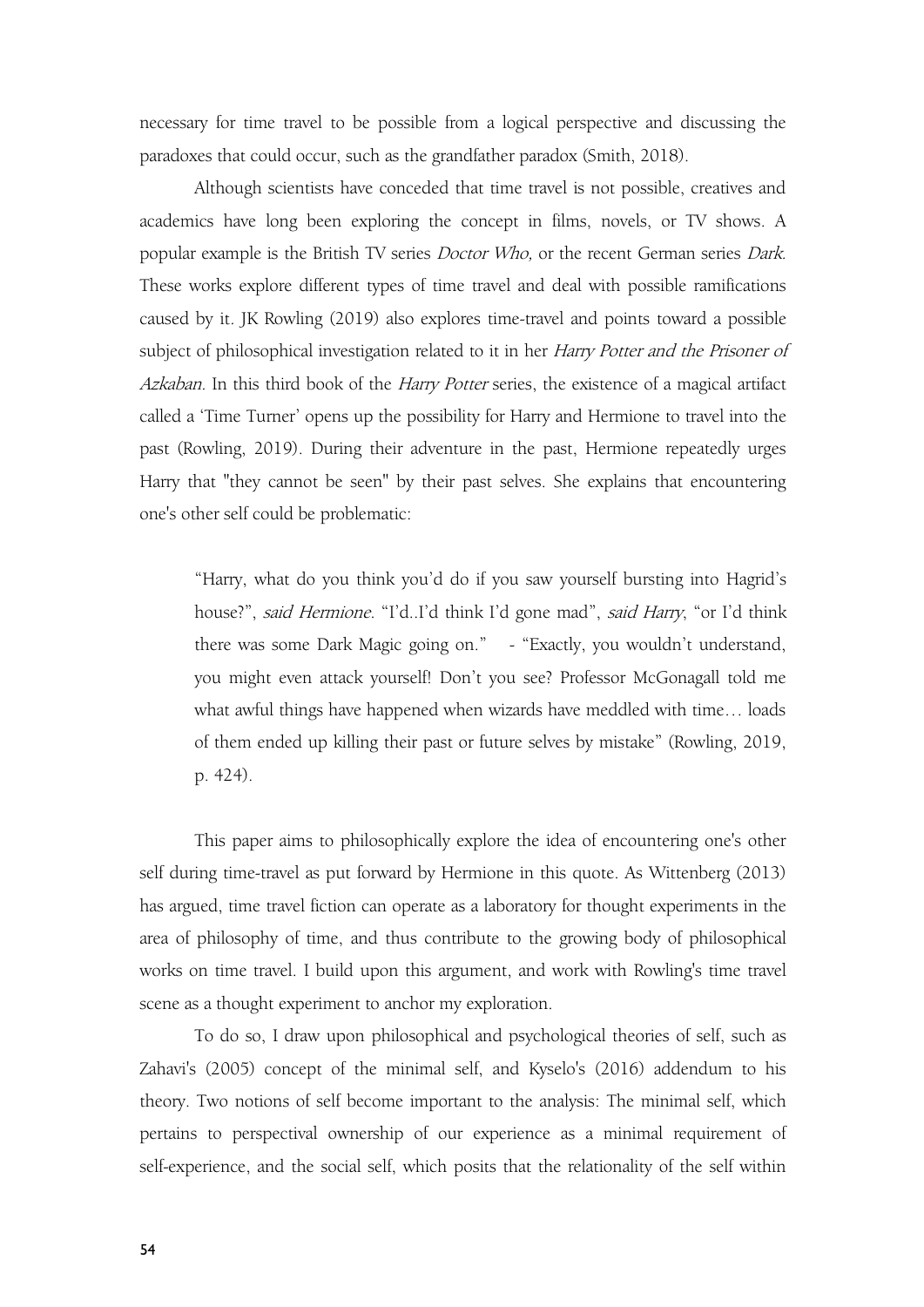the world is as crucial to self-experience as perspectival ownership. After applying these ideas to my analysis of the time travel scene in Harry Potter, I conclude that the less experienced, past version of Harry Potter would not have been able to recognise his more experienced, future self until he becomes that person, because he lacks the perspectival ownership of the more experienced Harry.

#### 2. The minimal and narrative self

Psychologists and Philosophers alike have long theorized about what makes a person a person. An infamous example is René Descartes' exploration of his experience of self, which he concluded by conceding "I think, therefore I am". Descartes strips down his own experience to the only sensation he can be sure of: thought, or more broadly, consciousness. What Descartes is alluding to here is one of the constituents of self that most academics can agree upon: the first-person experience of the world.

This is what Zahavi (2005) calls the minimal self. The minimal self is the most fundamental type of self, the part that is left once we conceptually exclude the "non-essential" parts of the self, such as our stories and memories. Even if we were not to have those, we still have a sense that the experiences we are having at a given moment are ours. The minimal self is what qualifies an experience as "mine", a notion that Zahavi calls perspectival ownership. The minimal self has two basic components: a sense of ownership and a sense of agency (Gallagher, 2000). This means that to a minimal experience of self belongs both a sense that it is one's own body that is doing or experiencing something and a sense that one has power over what they are doing or experiencing. The minimal self is at the core of the self. It qualifies our first-person experience as such and is what distinguishes "me" from "other".

However, theorists also agree that the minimal self is not an exhaustive self-concept, as it can lead to solipsism (Kyselo, 2016). Solipsism posits that nothing exists besides the self and its experience and does not acknowledge that different humans experience the world in a fundamentally similar way. This is also where Descartes' statement becomes dangerous: If the only thing that makes us ourselves is our thought/consciousness, then we do not credit how interdependent we are with social world around us, how much we can affect it and vice versa.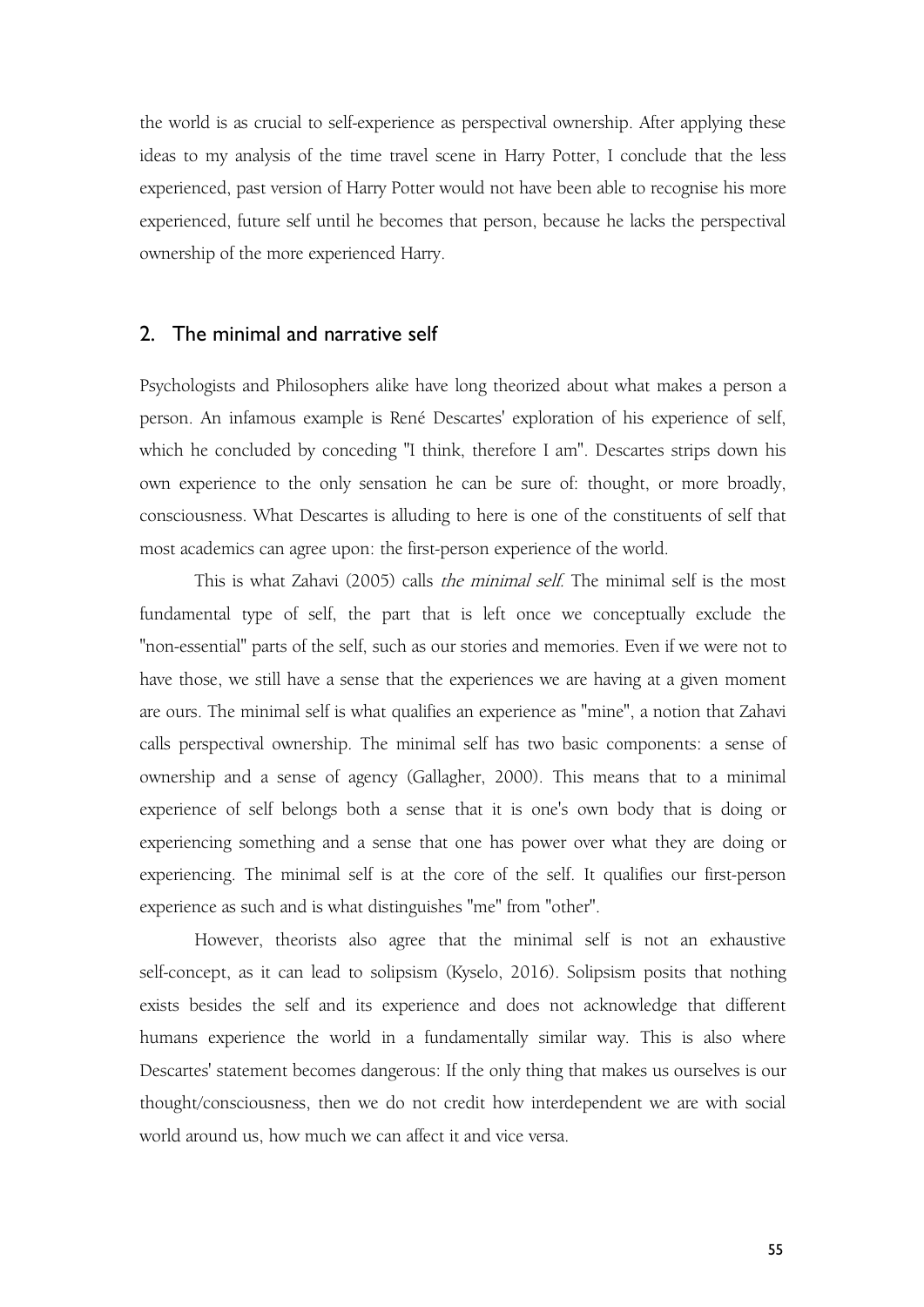Modern theorists argue that the self is socially constructed and arises from the experiences we have in the social world. Gallagher (2000) for example argues that the self is constructed from the stories we tell ourselves based on our experiences with the world around us. In relation to the solipsistic tendencies of the minimal self, the narrative self is constructed from the relationship between the self and the world around it. The narrative self thus addresses our relationality in the world by highlighting the impact the world has on the self, and how the self deals with this.

Others disagree with the idea of narrativity. Strawson (2004), based on his own experience, argues that not all individuals construct their identities in forms of stories. According to Strawson, some people remain relatively unaffected by their past memories, and prefer to live moment-to-moment instead of constructing narratives from our memories. He states that although he remembers certain episodes from his life, these memories do not constitute his sense of self – in fact, he would not see the person who he remembers being years ago as himself now. He concludes that although he understands he is a product of his past, he does not take a narrative attitude to his life and stating that narrativity is a crucial aspect of self minimizes the less narrative-based experiences of people like him. Here, I argue that although it is true that not all people construct their identity through reflection-based storytelling, an individual still has some form of identity that arises from their positionality in the world and their relationship to the people around them.

Zahavi (2005) addresses this concern and views the minimal and narrative self as two poles on a spectrum, rather than two essential aspects of the self. Every self is minimal; it is a precondition of consciousness that we experience the world with a sense of mine-ness, our own perspective ownership. But the sociality that is also central for the experience of self does not need to lead to a sense of narrativity. Even when we refrain from meaning-making in the form of narrative, we are aware that the self is interpersonal, that we affect the people around us. These interactions with our environment lead to a certain sense of self, a sense that there is a relationship between ourselves and the world, that the two interact and influence each other. Here, interpreting one's own experience does not necessarily need to involve a narrative, but it is important to acknowledge that the self is constituted by the relationship between itself and world as much as its initial perception of the world.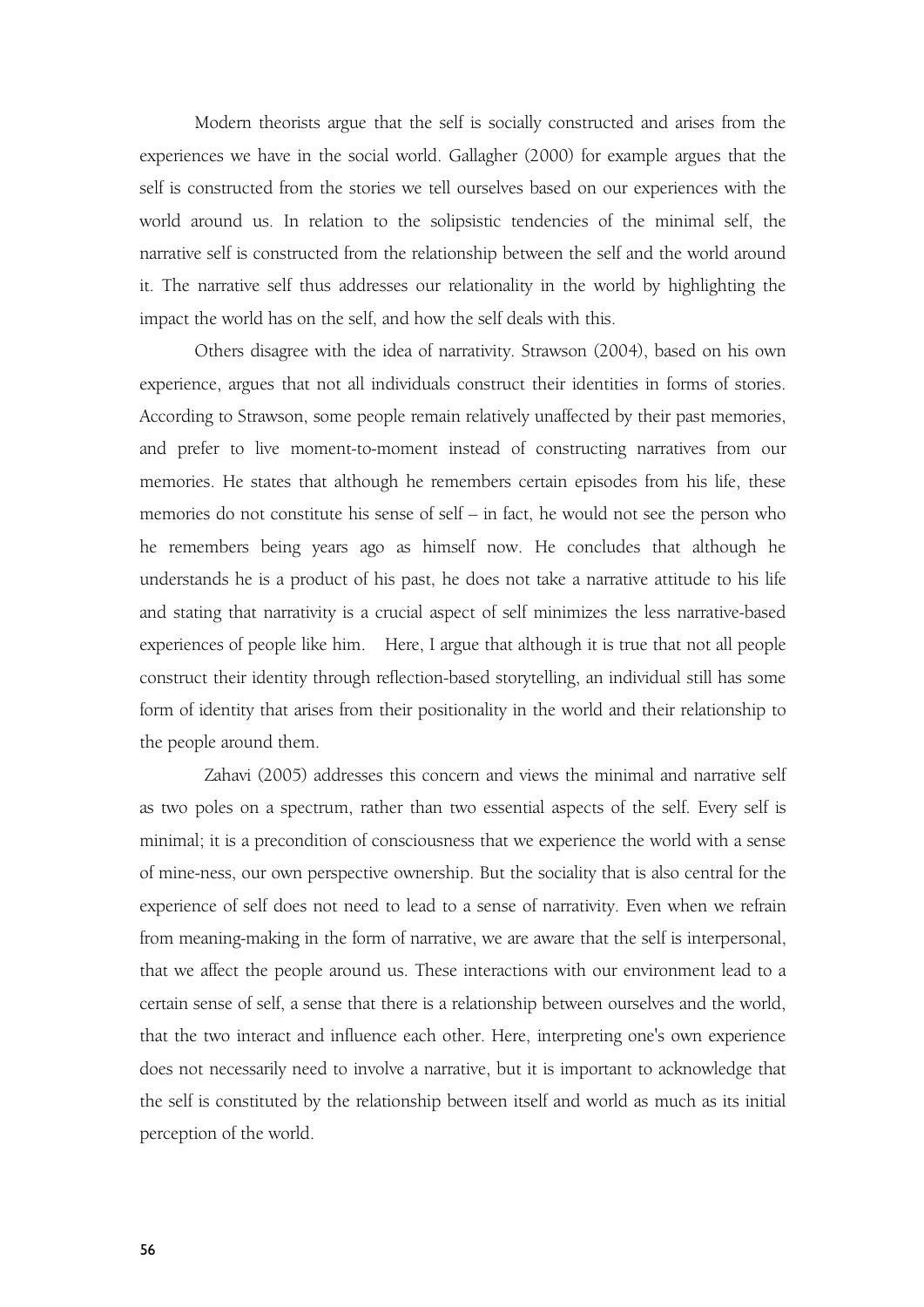### 4. Chapter Synopsis

In Chapter 21 of *Harry Potter and the Prisoner of Azkaban* (Rowling, 2019), Harry and Hermione travel back in time. The time travel scene follows a crucial sequence of the book, in which Harry for the first time meets his godfather, Sirius Black. Harry discovers that, despite having been told that Black is a criminal out to kill him, he isin fact innocent and means no harm. Harry finds out that a man named Peter Pettigrew was truly at fault for his parents' murder but fails to turn him in to authorities as Remus Lupin, Harry's teacher, transforms into a werewolf in their company, endangering everyone present. When Harry comes to after a wild goose chase through the Hogwarts grounds, he is in the hospital wing and Sirius has been captured by Severus Snape. To save Sirius from the Dementor's kiss, which is practically a death sentence, Harry and Hermione follow Dumbledore's advice and use Hermione's time turner. The time-turner had been a secret until that moment. They travel back in time three hours and plan to save both Buckbeak, a hippogriff who had been sentenced to death, and Sirius, who can then escape into safety with Buckbeak. Hermione and Harry have to do this without being seen, for magic law states that you cannot be seen, especially by yourself, if you travel in time. They manage to save Buckbeak and watch the other events unfold from a safe distance. Harry wants to see who fought off the dementors, so hegoes to the lake and watches from the other side as his past self is being attacked by them. When he waits and nobody comes, he realizes that it was he who saved himself all along, and he performs the Patronus. Hermione then joins him, they return to Buckbeak, fly to the tower in which Sirius is incarcerated, and free him. They then manage to return to the hospital wing in time for Dumbledore to let them back in, making it seem like they never left (Rowling, 2019).

### 5. Harry Potter and the minimal/narrative self

When Harry performs a Patronus at the lake and saves his past self, he truly encounters his other self. It is important to mention that encountering yourself here refers to only seeing yourself, not meeting or speaking to yourself (the latter does not occur in The Prisoner of Azkaban). However, the argument includes implications for an "actual encounter" between two selves that follow from the analysis.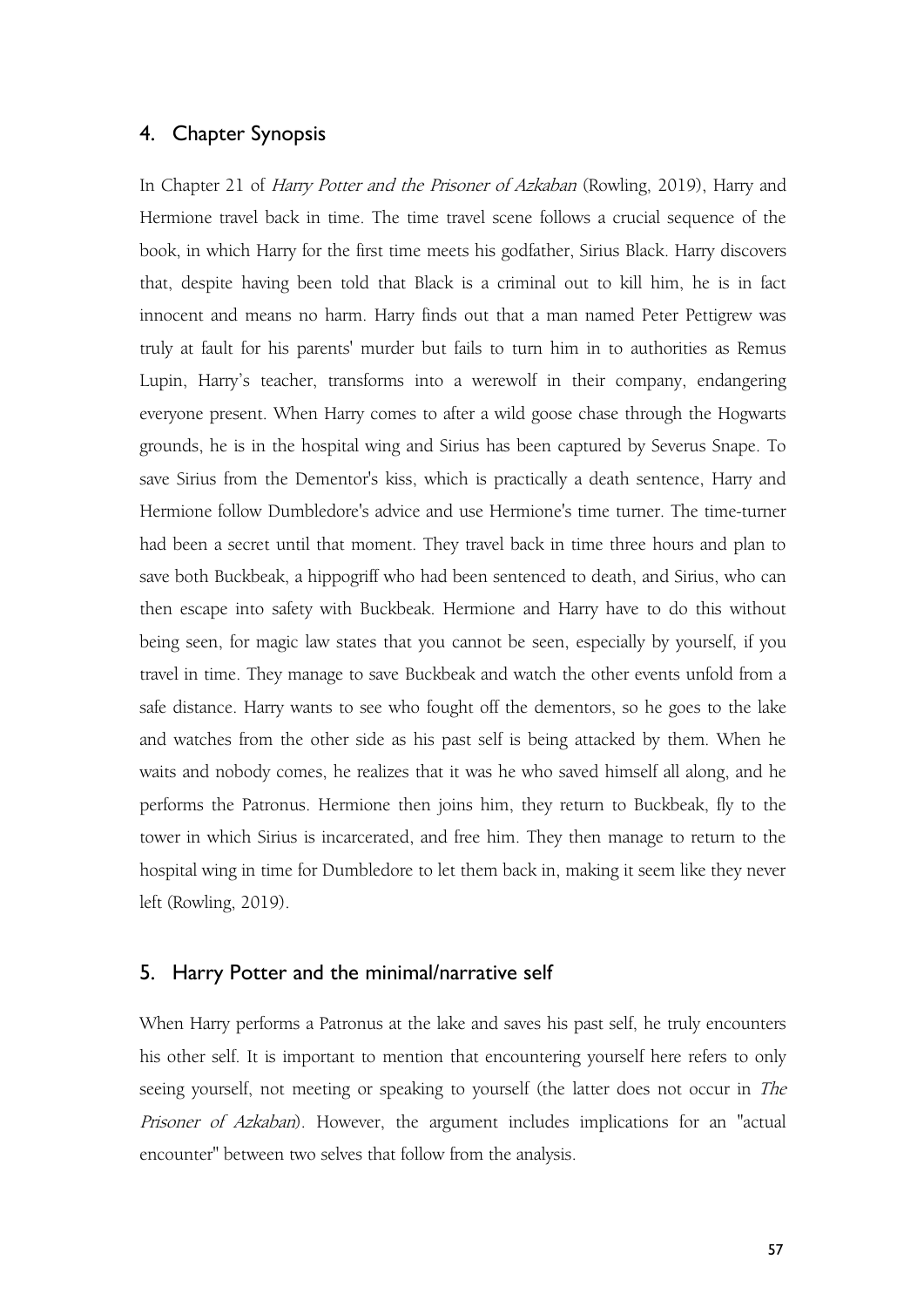While Harry travels in time, two versions of him exist (Rowling, 2019). One of them, past Harry, is the one who is living through the immediate experience of the evening. He experiences, for the first time, Buckbeak's assassination, he meets Sirius and finds out he did not kill Harry's parents. Harry sees a person across the lake who casts a Patronus and drives the dementors away. Future Harry, however, has already experienced this. He has woken up in the hospital wing to find out that Sirius has been captured. He also has found out about the existence of the time-turner and has used it to travel in time. He has seen his past self from afar, but does not recognise that this person is himself, so he resorts to his memory to make sense of the experience: he thinks it was his father who saved him. When he goes back to the lake to see who cast the Patronus, and nobody is there to do so, he casts the Patronus himself, saving his past self from the dementors.

It is clear that the two Harrys are both Harry Potter in the sense of the minimal self. Both consistently experience the day's events from Harry's perspective, there is an ownership to the experiences that Harry goes through. However, future Harry has lived longer and gained more experience. He has lived both versions of events from his perspective. He has learnt about time travel and the temporary existence of both selves. Past Harry, however, has only lived the events once and consequently does not have perspectival ownership of the second run-through, because it has not happened yet.

Logically, it is impossible for past Harry to understand that the person saving himself could even be himself. Based on the sequence of events in The Prisoner of Azkaban, Harry does not even know that time travel exists. Additionally, on a philosophical level, it is not possible for Harry to understand what is happening because past Harry is lacking the minimal self-experience of that self that is necessary for such understanding. Only future Harry has the memories of both run-throughs of the evening that are necessary to make sense of his experiences, he is the only one who has perspectival ownership over both. This means that in an encounter of two selves, only the future self can conceptualise the past self as being itself in addition to its future self because it is the only self that has experienced both viewpoints from the first-person perspective.

This point is illustrated when Harry talks to Hermione about his memories of this encounter with the silhouette across the lake. Here is how he makes sense of this experience: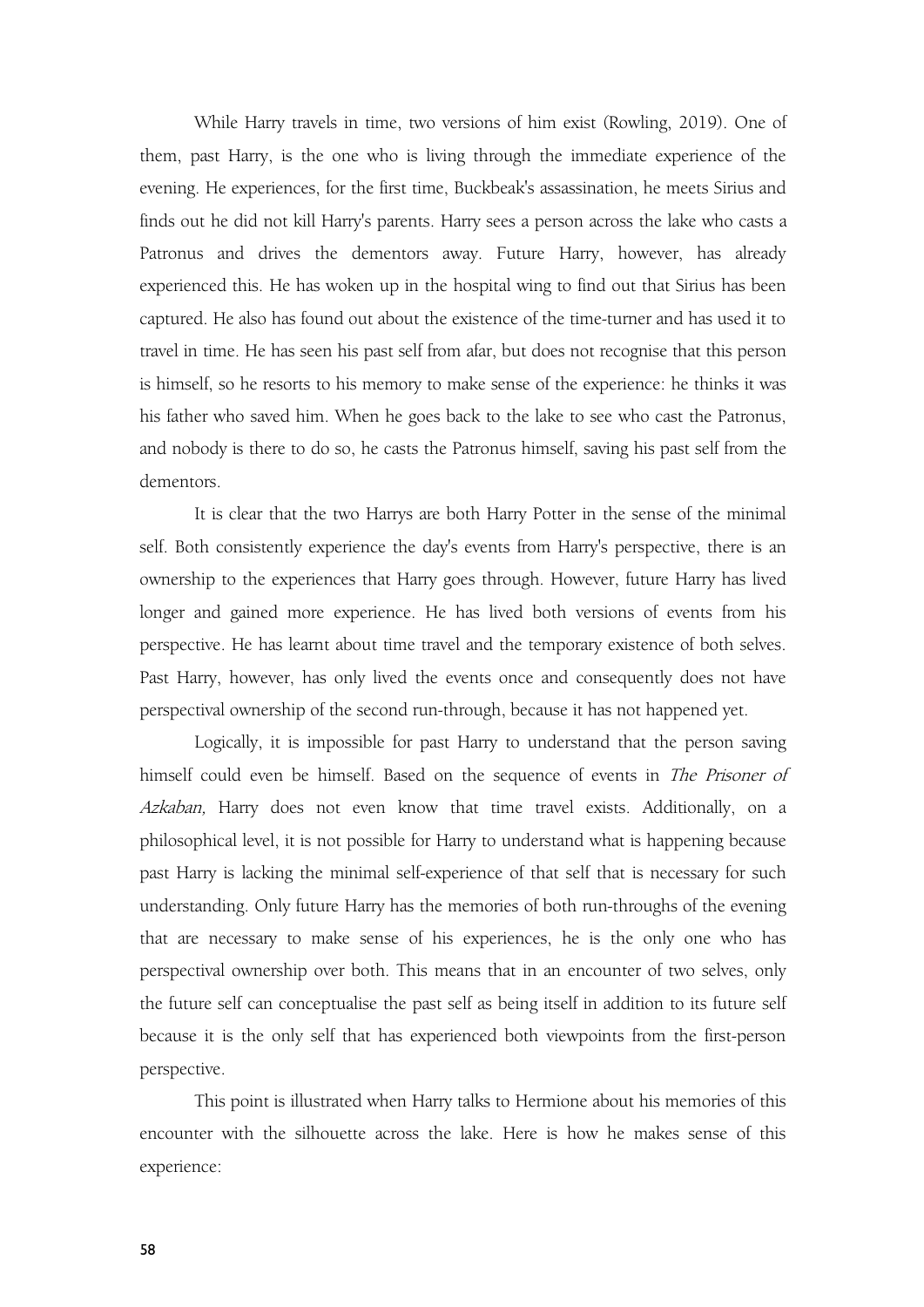He was thinking back to the person he'd seen on the other bank of the lake. He knew who he thought it had been, but how *could* it have been?

"Yeah, I saw him," said Harry slowly, "But maybe… I imagined it… I wasn't thinking straight…I passed out right afterwards"

"Who did you think it was?"

"I think…", Harry swallowed, knowing how strange this was going to sound. "I think it was my dad" (…)"Maybe I was seeing things," said Harry, "but… from what I could see… it looked like him… I've got photos of him…"

Had he been seeing things across the lake? The figure had been too far away to see distinctly… yet he had felt so sure, for a moment, before he'd lost consciousness. (Rowling, 2019, p. 432-433)

Harry's reaction to his encounter with himself is to conceptualise the person across the lake as his deceased father. Only when he actually travels back in time and goes back to the scene to see the man he believes to be his father, he realises that it was he who had saved himself: "and then it hit him - he understood. He hadn't seen his father - he had seen himself" (Rowling, 2019, p. 436). Harry was only able to understand that he had saved himself because of the experiences that distinguish him from past Harry: he has learnt about the time turner and has travelled in time, which past Harry did not know to be possible.

Another philosophically important event here is Harry's decision to cast the patronus. When he understands that nobody was going to come to cast the spell, he "flung himself out from behind the bush and pulled out his wand. 'EXPECTO PATRONUM!', he yelled" (Rowling, 2019, p. 436). As previously mentioned, selfhood is intrinsically linked to one's relationship to the world, the way we enact ourselves onto the world. For an experience of self, a person needs to be aware that they are a person in the world that not only perceives (minimal self), but also is perceived by other people (social self). In this chapter, Harry has a reverse experience of self: He first experiences himself as an "Other", because he has not experienced his future self's actions from a first-person perspective yet. And only when he later then travels back in time and becomes that future self, he realizes that who he has experienced as other is in fact himself. Him stepping in to perform the Patronus to save his past self and others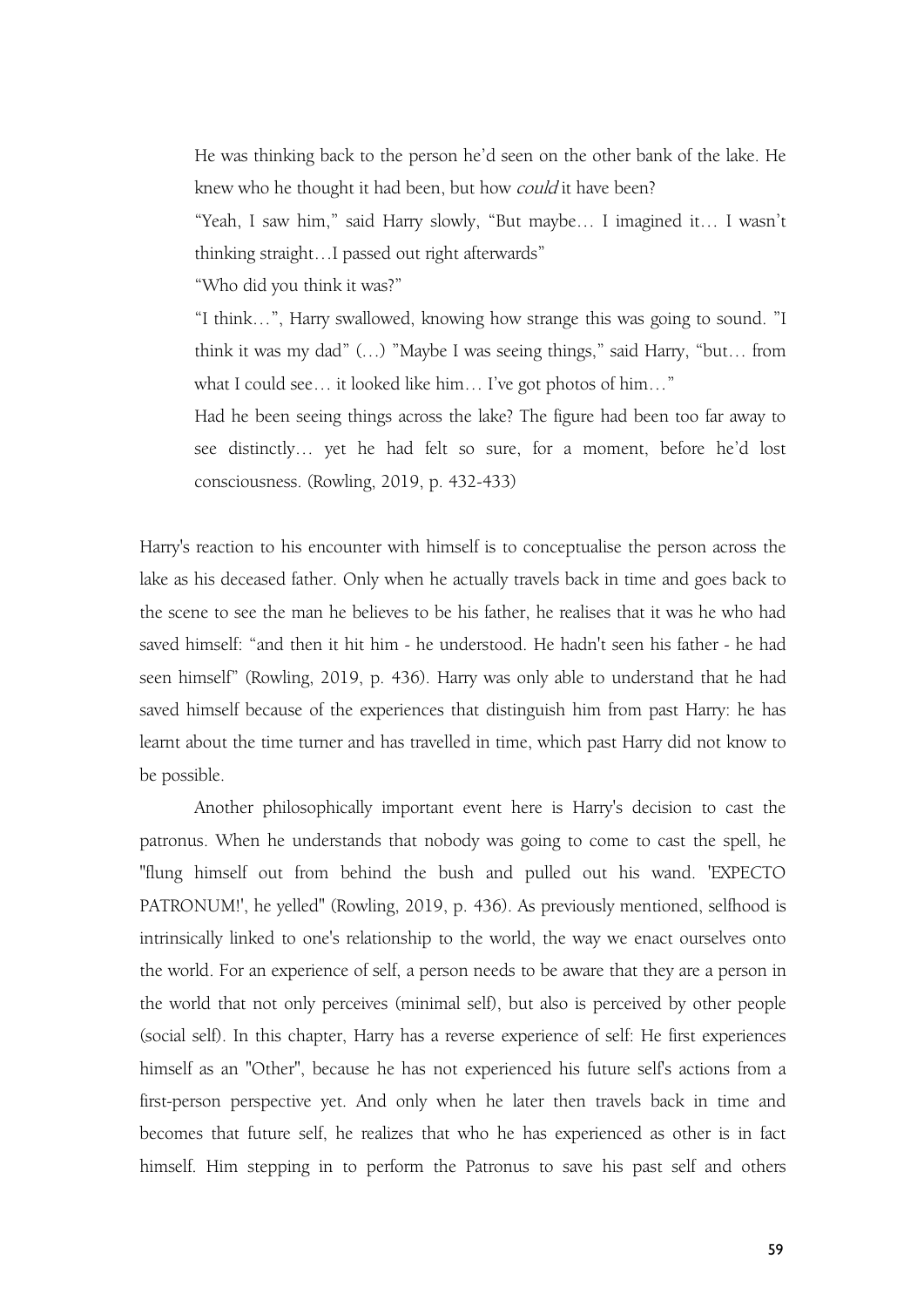becomes an embodiment of that realization: He takes ownership of the person who he saw from the other side of the lake.

Only when Harry casts the patronus spell does he fully understand the encounter he has had with his past self, only then the person he saw in his memory becomes him. Such a perspective supports the idea of the minimal self, as it shows that the self needs to have a first-person experience to be even able to classify that experience as its own because one needs to have a sense of ownership and agency to have this sense of self.

This conceptual inability to recognise one's future self means that a person's reaction to encountering their future self is difficult to predict. Perspectival ownership, the minimal self, is essential for an experience of self. In Harry Potter's case, this is not a problem because he immediately believes that whom he saw was his father. The analysis nevertheless shows that an actual encounter between two selves is confusing on a philosophical, and likely also on an interpersonal level. Imagine a simple thought experiment wherein you encounter somebody who looks exactly like you and tells you that they are you from the future. But there is no way for you to conceptually process this experience because the self is so inextricably linked to the first-person experience that this situation is not possible to understand. On the one hand, there is a person who looks like you and claims to be you from the future. On the other hand, it is impossible for yourself to fully believe that this person logically can be you. As we have seen, it is philosophically debatable whether that person really is you; after all, they lack the perspectival ownership you feel in the moment of meeting them. These two situations are cognitively contradictory.

The unpredictability of such a situation maywarrant the caution with which the Harry Potter characters handle time travel. In Harry Potter, the encounter of two selves could be especially dangerous because a wizard could conceptualise it as an attack by another witch or wizard. As Harry puts it in the introductory quote: "I'd think there was some Dark Magic going on." (Rowling, 2019, p. 424). In Harry Potter, wizards frequently use Dark Magic to achieve power or feats of magic that are not possible to enact with regular magic. A second self that pretends to be you could easily be a Dark-Magical ruse to confuse a wizard, which is why Harry rightly resorts to Dark Magic as an explanation. The feeling of confusion that arises from the impossibility to conceptualise encountering yourself in within the Harry Potter universe thus does not only lead to a state of discomfort but can pose a threat to the witch or wizard in question.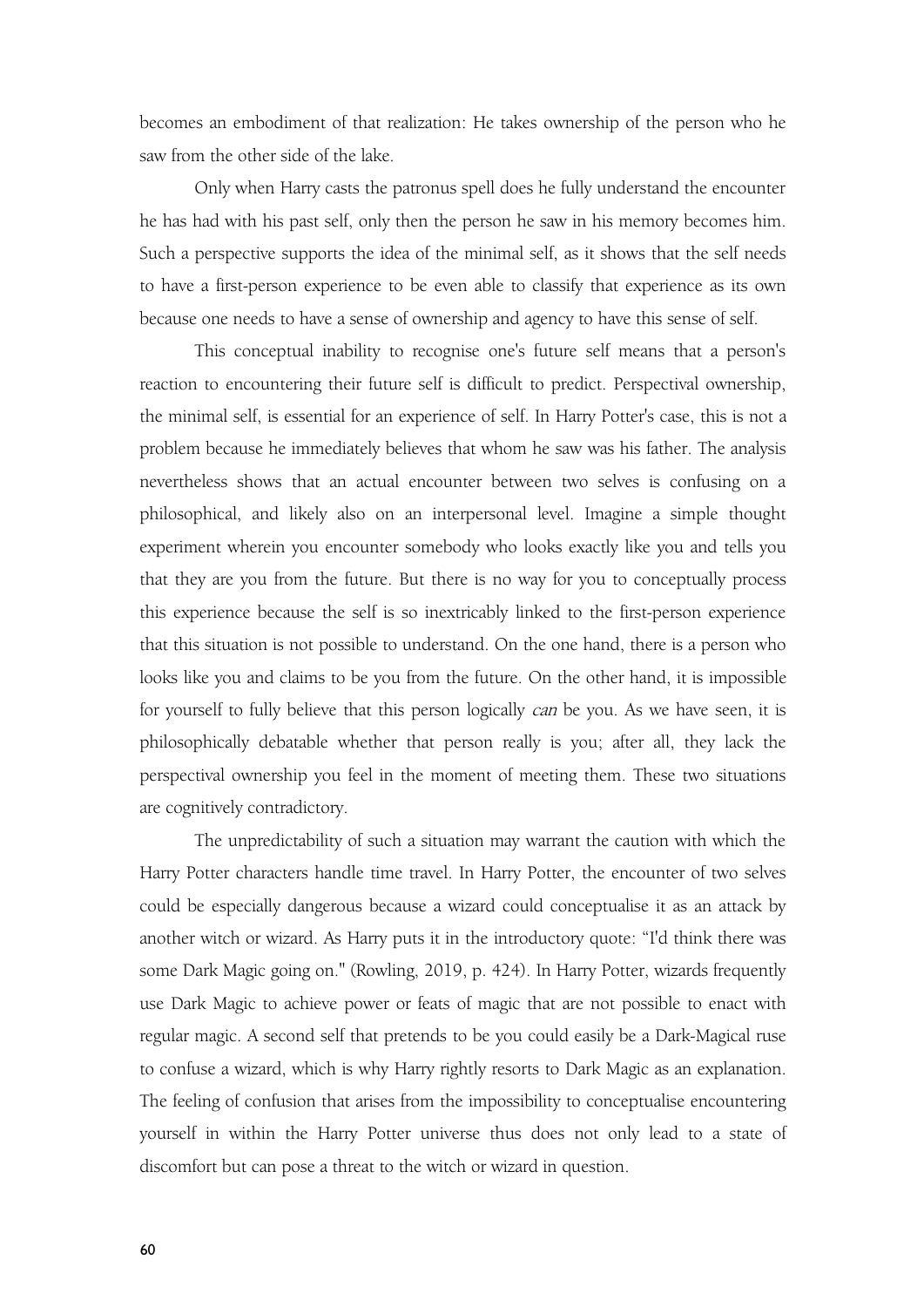### 6. Conclusion

Time travel creates the possibility for two versions of an individual to exist at the same time. This opens up metaphysical and philosophical questions. The paper first drew upon Zahavi's (2005) theory of self to establish a theoretical framework. His idea of the minimal self describes the requirements for a perceptual self-experience, which is perspectival ownership, a sense of agency, and a sense of ownership. Important to note however is that besides the minimal self, it is crucial to acknowledge the impact a person has on the world and vice versa. In the context of the time-travel scene in Harry Potter, Harry cannot conceptualise his future self as himself because, for an experience of self, a first-person experience (a minimal self-experience) is necessary. Although this encounter did not turn out to be problematic for Harry, it could potentially have been, as it is impossible to conceptualise an encounter with the future self and thus the past self cannot empathise as though it were interacting with itself; it must treat the future self as fundamentally "other".